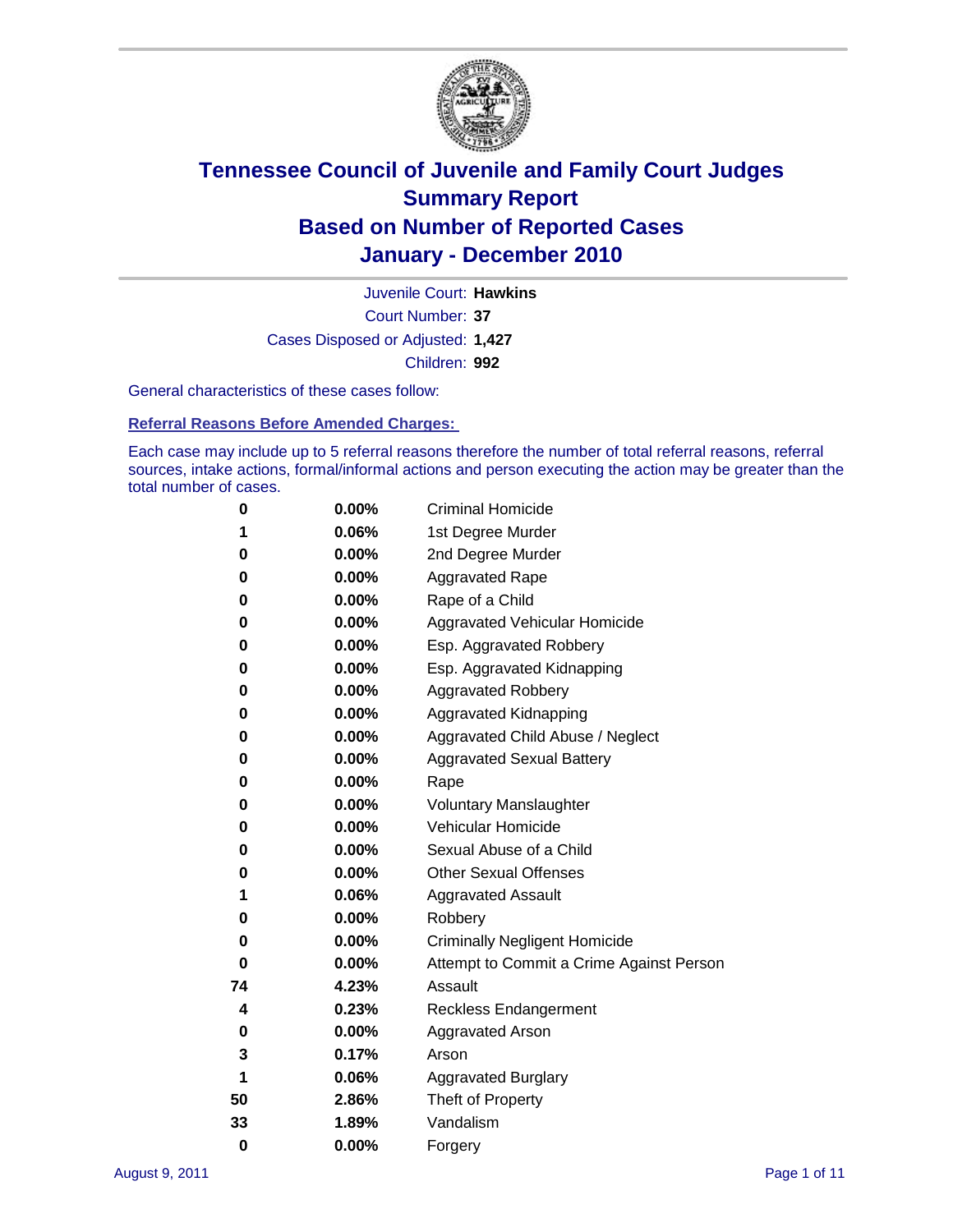

Court Number: **37** Juvenile Court: **Hawkins** Cases Disposed or Adjusted: **1,427** Children: **992**

#### **Referral Reasons Before Amended Charges:**

Each case may include up to 5 referral reasons therefore the number of total referral reasons, referral sources, intake actions, formal/informal actions and person executing the action may be greater than the total number of cases.

| $\bf{0}$     | 0.00%    | <b>Worthless Checks</b>                                     |
|--------------|----------|-------------------------------------------------------------|
| 0            | 0.00%    | Illegal Possession / Fraudulent Use of Credit / Debit Cards |
| 21           | 1.20%    | <b>Burglary</b>                                             |
| $\bf{0}$     | $0.00\%$ | Unauthorized Use of a Vehicle                               |
| 1            | 0.06%    | <b>Cruelty to Animals</b>                                   |
| $\mathbf{2}$ | 0.11%    | Sale of Controlled Substances                               |
| 23           | 1.32%    | <b>Other Drug Offenses</b>                                  |
| 14           | 0.80%    | Possession of Controlled Substances                         |
| $\bf{0}$     | $0.00\%$ | <b>Criminal Attempt</b>                                     |
| 11           | 0.63%    | Carrying Weapons on School Property                         |
| 3            | 0.17%    | Unlawful Carrying / Possession of a Weapon                  |
| 3            | 0.17%    | <b>Evading Arrest</b>                                       |
| 0            | 0.00%    | Escape                                                      |
| $\mathbf{2}$ | 0.11%    | Driving Under Influence (DUI)                               |
| 14           | 0.80%    | Possession / Consumption of Alcohol                         |
| 4            | 0.23%    | Resisting Stop, Frisk, Halt, Arrest or Search               |
| 0            | $0.00\%$ | <b>Aggravated Criminal Trespass</b>                         |
| 7            | 0.40%    | Harassment                                                  |
| $\pmb{0}$    | 0.00%    | Failure to Appear                                           |
| $\mathbf 2$  | 0.11%    | Filing a False Police Report                                |
| $\bf{0}$     | 0.00%    | Criminal Impersonation                                      |
| 29           | 1.66%    | <b>Disorderly Conduct</b>                                   |
| 4            | 0.23%    | <b>Criminal Trespass</b>                                    |
| 7            | 0.40%    | <b>Public Intoxication</b>                                  |
| 0            | $0.00\%$ | Gambling                                                    |
| 176          | 10.07%   | <b>Traffic</b>                                              |
| 1            | 0.06%    | <b>Local Ordinances</b>                                     |
| 4            | 0.23%    | Violation of Wildlife Regulations                           |
| 4            | 0.23%    | Contempt of Court                                           |
| 57           | 3.26%    | Violation of Probation                                      |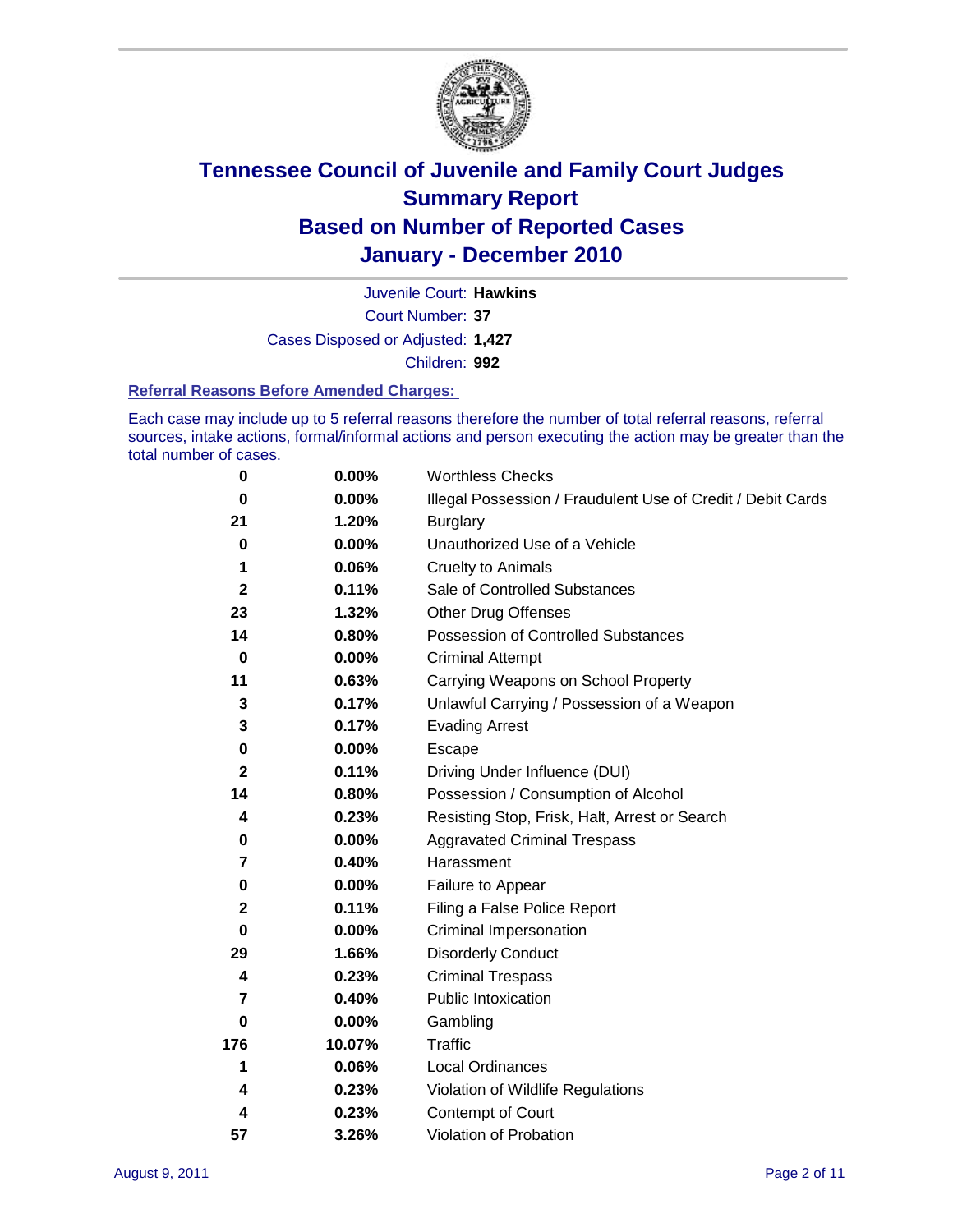

Court Number: **37** Juvenile Court: **Hawkins** Cases Disposed or Adjusted: **1,427** Children: **992**

#### **Referral Reasons Before Amended Charges:**

Each case may include up to 5 referral reasons therefore the number of total referral reasons, referral sources, intake actions, formal/informal actions and person executing the action may be greater than the total number of cases.

| 0     | 0.00%    | Violation of Aftercare                 |
|-------|----------|----------------------------------------|
| 21    | 1.20%    | Unruly Behavior                        |
| 138   | 7.89%    | Truancy                                |
| 16    | 0.92%    | In-State Runaway                       |
| 0     | $0.00\%$ | Out-of-State Runaway                   |
| 86    | 4.92%    | Possession of Tobacco Products         |
| 0     | $0.00\%$ | Violation of a Valid Court Order       |
| 2     | 0.11%    | Violation of Curfew                    |
| 0     | $0.00\%$ | Sexually Abused Child                  |
| 0     | 0.00%    | <b>Physically Abused Child</b>         |
| 233   | 13.33%   | Dependency / Neglect                   |
| 16    | 0.92%    | <b>Termination of Parental Rights</b>  |
| 0     | 0.00%    | <b>Violation of Pretrial Diversion</b> |
| 0     | 0.00%    | Violation of Informal Adjustment       |
| 5     | 0.29%    | <b>Judicial Review</b>                 |
| 1     | 0.06%    | <b>Administrative Review</b>           |
| 80    | 4.58%    | <b>Foster Care Review</b>              |
| 293   | 16.76%   | Custody                                |
| 16    | 0.92%    | Visitation                             |
| 6     | 0.34%    | Paternity / Legitimation               |
| 4     | 0.23%    | Child Support                          |
| 0     | $0.00\%$ | <b>Request for Medical Treatment</b>   |
| 0     | $0.00\%$ | <b>Consent to Marry</b>                |
| 275   | 15.73%   | Other                                  |
| 1,748 | 100.00%  | <b>Total Referrals</b>                 |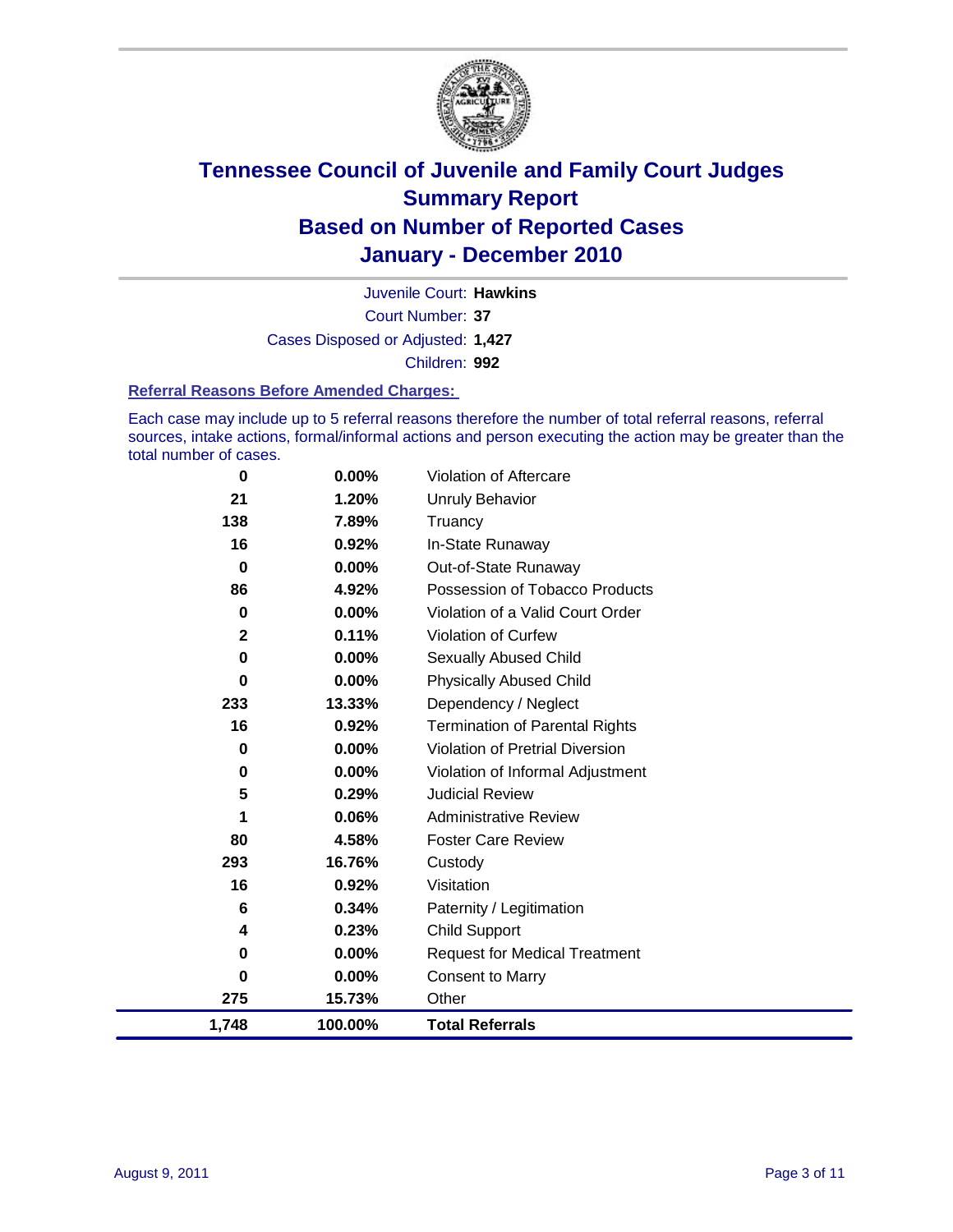

| Juvenile Court: Hawkins    |                                   |                                   |  |  |
|----------------------------|-----------------------------------|-----------------------------------|--|--|
| <b>Court Number: 37</b>    |                                   |                                   |  |  |
|                            | Cases Disposed or Adjusted: 1,427 |                                   |  |  |
|                            |                                   | Children: 992                     |  |  |
| <b>Referral Sources: 1</b> |                                   |                                   |  |  |
| 407                        | 23.28%                            | Law Enforcement                   |  |  |
| 218                        | 12.47%                            | Parents                           |  |  |
| 226                        | 12.93%                            | <b>Relatives</b>                  |  |  |
| 0                          | $0.00\%$                          | Self                              |  |  |
| 289                        | 16.53%                            | School                            |  |  |
| 0                          | $0.00\%$                          | <b>CSA</b>                        |  |  |
| 345                        | 19.74%                            | <b>DCS</b>                        |  |  |
| 22                         | 1.26%                             | <b>Other State Department</b>     |  |  |
| $\bf{0}$                   | $0.00\%$                          | <b>District Attorney's Office</b> |  |  |
| 97                         | 5.55%                             | <b>Court Staff</b>                |  |  |
| 36                         | 2.06%                             | Social Agency                     |  |  |
| 3                          | 0.17%                             | <b>Other Court</b>                |  |  |
| 38                         | 2.17%                             | Victim                            |  |  |
| 4                          | 0.23%                             | Child & Parent                    |  |  |
| 0                          | 0.00%                             | Hospital                          |  |  |
| $\mathbf{2}$               | 0.11%                             | Unknown                           |  |  |
| 61                         | 3.49%                             | Other                             |  |  |
| 1,748                      | 100.00%                           | <b>Total Referral Sources</b>     |  |  |

### **Age of Child at Referral: 2**

|     |          | <b>Total Child Count</b> |
|-----|----------|--------------------------|
| 0   | $0.00\%$ | <b>Unknown</b>           |
| 20  | 2.02%    | Ages 19 and Over         |
| 203 | 20.46%   | Ages 17 through 18       |
| 221 | 22.28%   | Ages 15 through 16       |
| 114 | 11.49%   | Ages 13 through 14       |
| 73  | 7.36%    | Ages 11 through 12       |
| 361 | 36.39%   | Ages 10 and Under        |
|     |          | 992<br>100.00%           |

<sup>1</sup> If different than number of Referral Reasons (1748), verify accuracy of your court's data.

<sup>2</sup> One child could be counted in multiple categories, verify accuracy of your court's data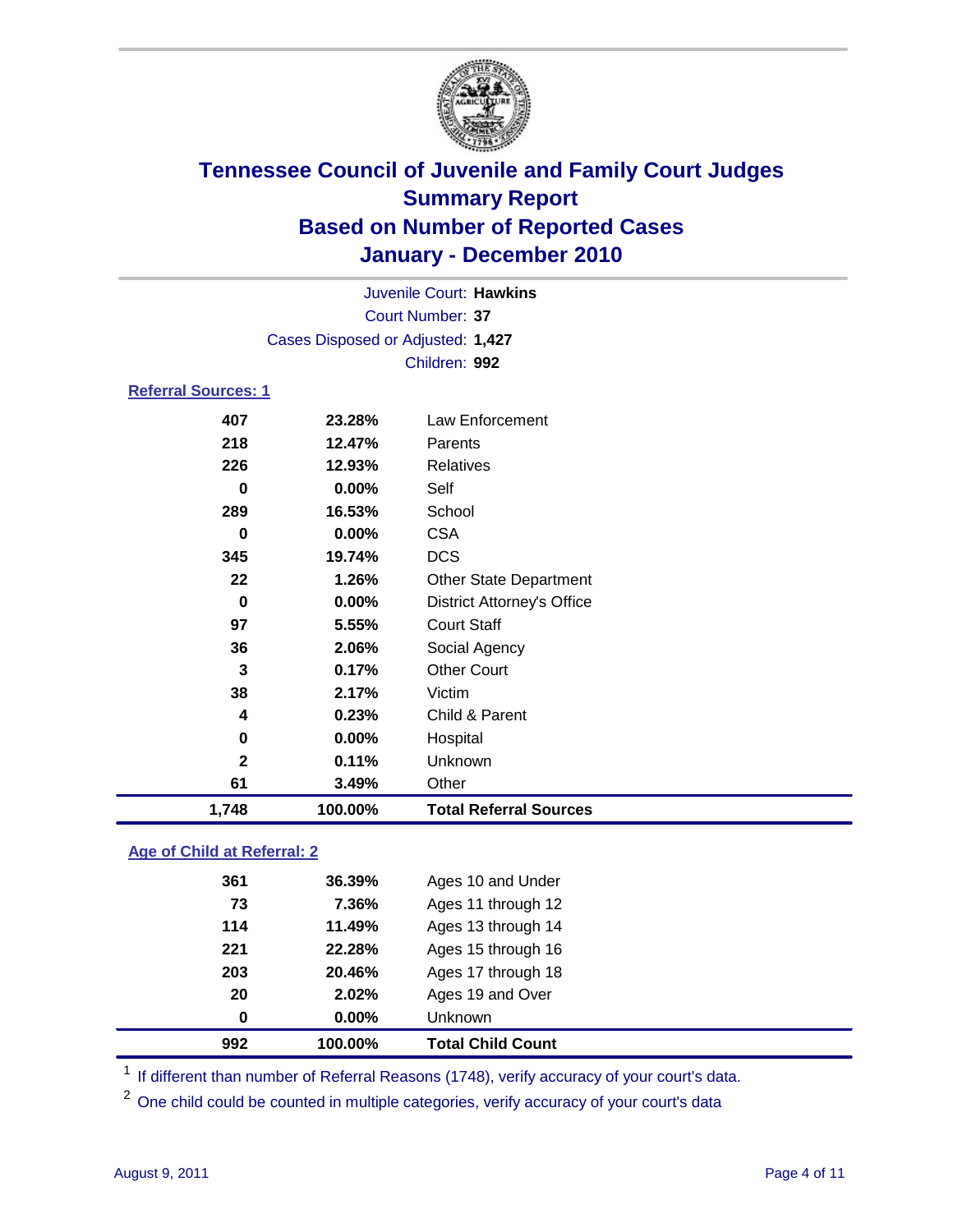

| Juvenile Court: Hawkins                 |                                   |                          |  |  |
|-----------------------------------------|-----------------------------------|--------------------------|--|--|
|                                         | Court Number: 37                  |                          |  |  |
|                                         | Cases Disposed or Adjusted: 1,427 |                          |  |  |
|                                         |                                   | Children: 992            |  |  |
| Sex of Child: 1                         |                                   |                          |  |  |
| 573                                     | 57.76%                            | Male                     |  |  |
| 418                                     | 42.14%                            | Female                   |  |  |
| 1                                       | 0.10%                             | Unknown                  |  |  |
| 992                                     | 100.00%                           | <b>Total Child Count</b> |  |  |
| Race of Child: 1                        |                                   |                          |  |  |
| 978                                     | 98.59%                            | White                    |  |  |
| 10                                      | 1.01%                             | African American         |  |  |
| $\mathbf 0$                             | 0.00%                             | Native American          |  |  |
| $\mathbf 0$                             | 0.00%                             | Asian                    |  |  |
| $\overline{\mathbf{2}}$                 | 0.20%                             | Mixed                    |  |  |
| $\overline{\mathbf{2}}$                 | 0.20%                             | Unknown                  |  |  |
| 992                                     | 100.00%                           | <b>Total Child Count</b> |  |  |
| <b>Hispanic Origin: 1</b>               |                                   |                          |  |  |
| 10                                      | 1.01%                             | Yes                      |  |  |
| 922                                     | 92.94%                            | No                       |  |  |
| 60                                      | 6.05%                             | Unknown                  |  |  |
| 992                                     | 100.00%                           | <b>Total Child Count</b> |  |  |
| <b>School Enrollment of Children: 1</b> |                                   |                          |  |  |
| 739                                     | 74.50%                            | Yes                      |  |  |
| 253                                     | 25.50%                            | No                       |  |  |
| $\mathbf 0$                             | 0.00%                             | Unknown                  |  |  |
| 992                                     | 100.00%                           | <b>Total Child Count</b> |  |  |

One child could be counted in multiple categories, verify accuracy of your court's data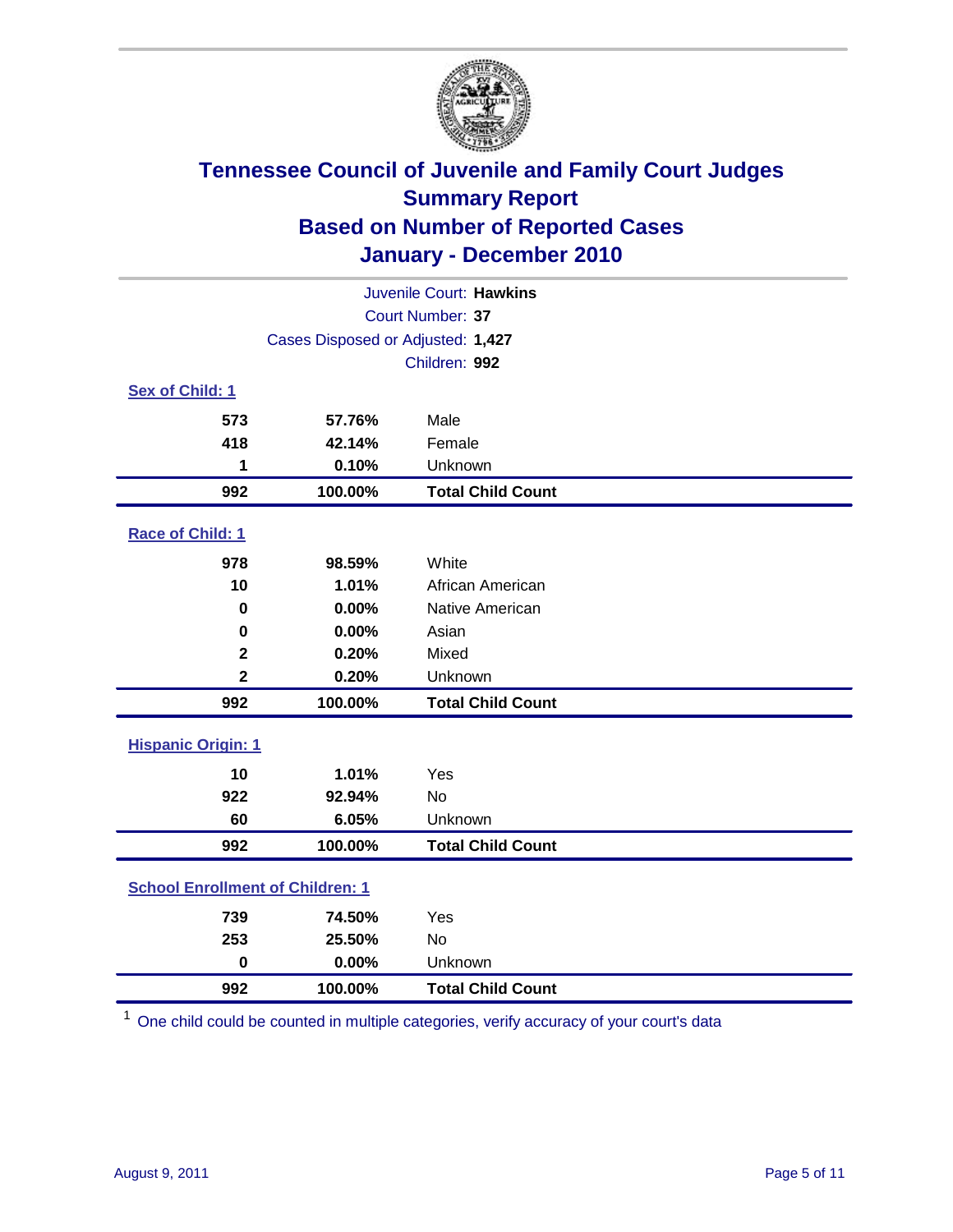

Court Number: **37** Juvenile Court: **Hawkins** Cases Disposed or Adjusted: **1,427** Children: **992**

### **Living Arrangement of Child at Time of Referral: 1**

| 992          | 100.00%  | <b>Total Child Count</b>     |
|--------------|----------|------------------------------|
| 16           | 1.61%    | Other                        |
| 11           | 1.11%    | Unknown                      |
| 22           | 2.22%    | Independent                  |
| 0            | $0.00\%$ | In an Institution            |
| $\mathbf{2}$ | 0.20%    | In a Residential Center      |
| 6            | 0.60%    | In a Group Home              |
| 52           | 5.24%    | With Foster Family           |
| 8            | 0.81%    | With Adoptive Parents        |
| 197          | 19.86%   | <b>With Relatives</b>        |
| 107          | 10.79%   | With Father                  |
| 294          | 29.64%   | With Mother                  |
| 39           | 3.93%    | With Mother and Stepfather   |
| 12           | $1.21\%$ | With Father and Stepmother   |
| 226          | 22.78%   | With Both Biological Parents |

#### **Type of Detention: 2**

| 1.427            | 100.00%  | <b>Total Detention Count</b> |
|------------------|----------|------------------------------|
| $\boldsymbol{0}$ | $0.00\%$ | Other                        |
| 1,388            | 97.27%   | Does Not Apply               |
| 0                | $0.00\%$ | Unknown                      |
| 0                | $0.00\%$ | <b>Psychiatric Hospital</b>  |
| $\mathbf{2}$     | 0.14%    | Jail - No Separation         |
| 0                | $0.00\%$ | Jail - Partial Separation    |
| 0                | 0.00%    | Jail - Complete Separation   |
| 36               | 2.52%    | Juvenile Detention Facility  |
| 1                | 0.07%    | Non-Secure Placement         |
|                  |          |                              |

<sup>1</sup> One child could be counted in multiple categories, verify accuracy of your court's data

<sup>2</sup> If different than number of Cases (1427) verify accuracy of your court's data.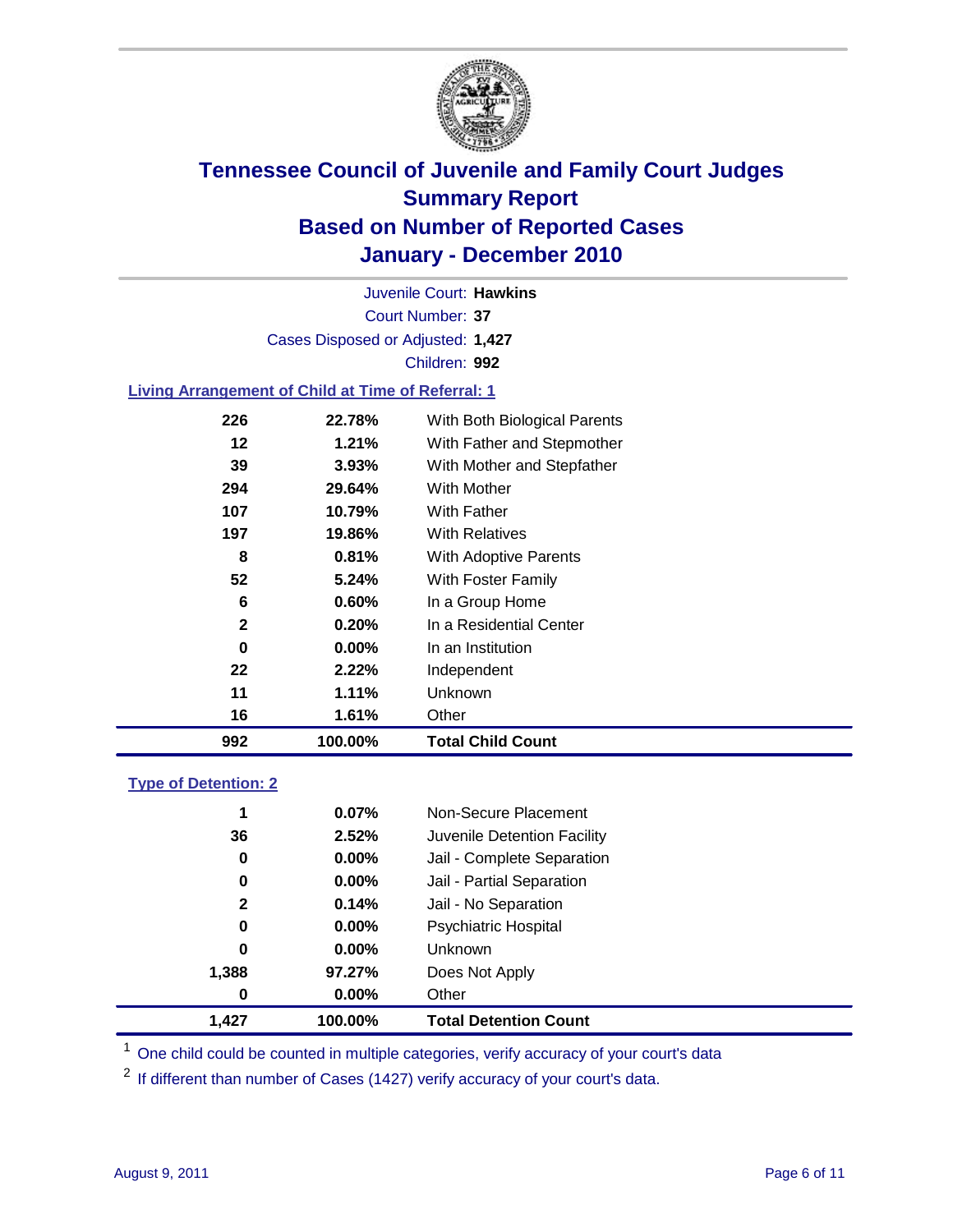

|                                                    | Juvenile Court: Hawkins           |                                      |  |  |  |
|----------------------------------------------------|-----------------------------------|--------------------------------------|--|--|--|
|                                                    | Court Number: 37                  |                                      |  |  |  |
|                                                    | Cases Disposed or Adjusted: 1,427 |                                      |  |  |  |
|                                                    |                                   | Children: 992                        |  |  |  |
| <b>Placement After Secure Detention Hearing: 1</b> |                                   |                                      |  |  |  |
| 29                                                 | 2.03%                             | Returned to Prior Living Arrangement |  |  |  |
| $\mathbf{2}$                                       | 0.14%                             | Juvenile Detention Facility          |  |  |  |
| $\bf{0}$                                           | 0.00%                             | Jail                                 |  |  |  |
| 3                                                  | 0.21%                             | Shelter / Group Home                 |  |  |  |
| $\mathbf 0$                                        | 0.00%                             | Foster Family Home                   |  |  |  |
| 0                                                  | 0.00%                             | Psychiatric Hospital                 |  |  |  |
| 0                                                  | 0.00%                             | Unknown                              |  |  |  |
| 1,386                                              | 97.13%                            | Does Not Apply                       |  |  |  |
| 7                                                  | 0.49%                             | Other                                |  |  |  |
| 1,427                                              | 100.00%                           | <b>Total Placement Count</b>         |  |  |  |
| <b>Intake Actions: 2</b>                           |                                   |                                      |  |  |  |
|                                                    |                                   |                                      |  |  |  |
| 1,248                                              | 71.40%                            | <b>Petition Filed</b>                |  |  |  |
| 70                                                 | 4.00%                             | <b>Motion Filed</b>                  |  |  |  |
| 175                                                | 10.01%                            | <b>Citation Processed</b>            |  |  |  |
| $\bf{0}$                                           | 0.00%                             | Notification of Paternity Processed  |  |  |  |
| $\mathbf{2}$                                       | 0.11%                             | Scheduling of Judicial Review        |  |  |  |
| 0                                                  | 0.00%                             | Scheduling of Administrative Review  |  |  |  |
| 0                                                  | 0.00%                             | Scheduling of Foster Care Review     |  |  |  |
| 0                                                  | 0.00%                             | <b>Unknown</b>                       |  |  |  |
| 0                                                  | 0.00%                             | Does Not Apply                       |  |  |  |
| 253                                                | 14.47%                            | Other                                |  |  |  |
| 1,748                                              | 100.00%                           | <b>Total Intake Count</b>            |  |  |  |

<sup>1</sup> If different than number of Cases (1427) verify accuracy of your court's data.

<sup>2</sup> If different than number of Referral Reasons (1748), verify accuracy of your court's data.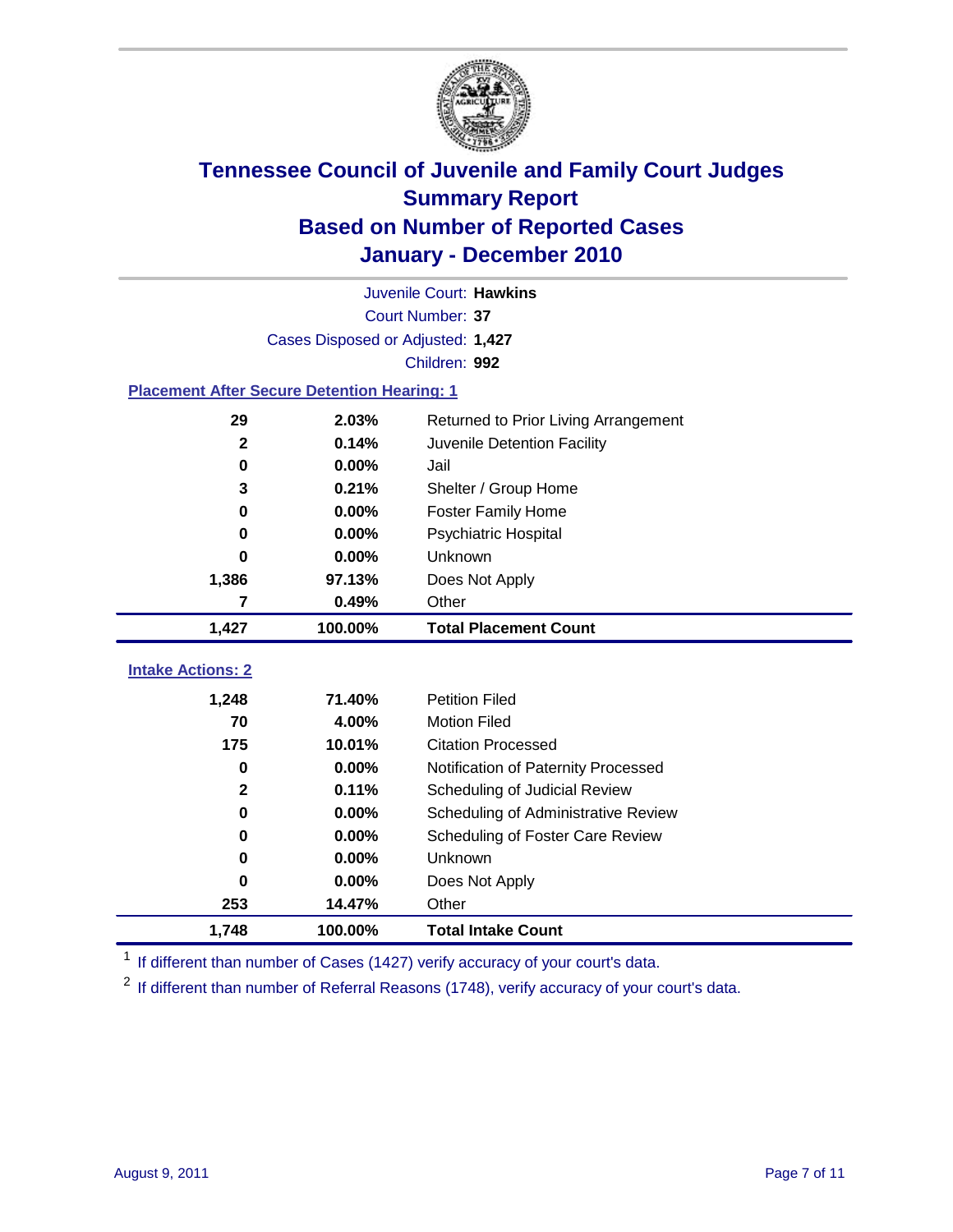

Court Number: **37** Juvenile Court: **Hawkins** Cases Disposed or Adjusted: **1,427** Children: **992**

### **Last Grade Completed by Child: 1**

| 198                                     | 19.96%  | Too Young for School         |
|-----------------------------------------|---------|------------------------------|
| 21                                      | 2.12%   | Preschool                    |
| 25                                      | 2.52%   | Kindergarten                 |
| 41                                      | 4.13%   | 1st Grade                    |
| 17                                      | 1.71%   | 2nd Grade                    |
| 24                                      | 2.42%   | 3rd Grade                    |
| 42                                      | 4.23%   | 4th Grade                    |
| 29                                      | 2.92%   | 5th Grade                    |
| 32                                      | 3.23%   | 6th Grade                    |
| 54                                      | 5.44%   | 7th Grade                    |
| 79                                      | 7.96%   | 8th Grade                    |
| 100                                     | 10.08%  | 9th Grade                    |
| 143                                     | 14.42%  | 10th Grade                   |
| 129                                     | 13.00%  | 11th Grade                   |
| 3                                       | 0.30%   | 12th Grade                   |
| 0                                       | 0.00%   | Non-Graded Special Ed        |
| 1                                       | 0.10%   | <b>GED</b>                   |
| 34                                      | 3.43%   | Graduated                    |
| 5                                       | 0.50%   | <b>Never Attended School</b> |
| 10                                      | 1.01%   | Unknown                      |
| 5                                       | 0.50%   | Other                        |
| 992                                     | 100.00% | <b>Total Child Count</b>     |
| <b>Enrolled in Special Education: 1</b> |         |                              |

| 992                                   | 100.00% | <b>Total Child Count</b> |  |  |
|---------------------------------------|---------|--------------------------|--|--|
| 5                                     | 0.50%   | Unknown                  |  |  |
| 949                                   | 95.67%  | No                       |  |  |
| 38                                    | 3.83%   | Yes                      |  |  |
| $\mathbf{r}$ only a  opposite example |         |                          |  |  |

One child could be counted in multiple categories, verify accuracy of your court's data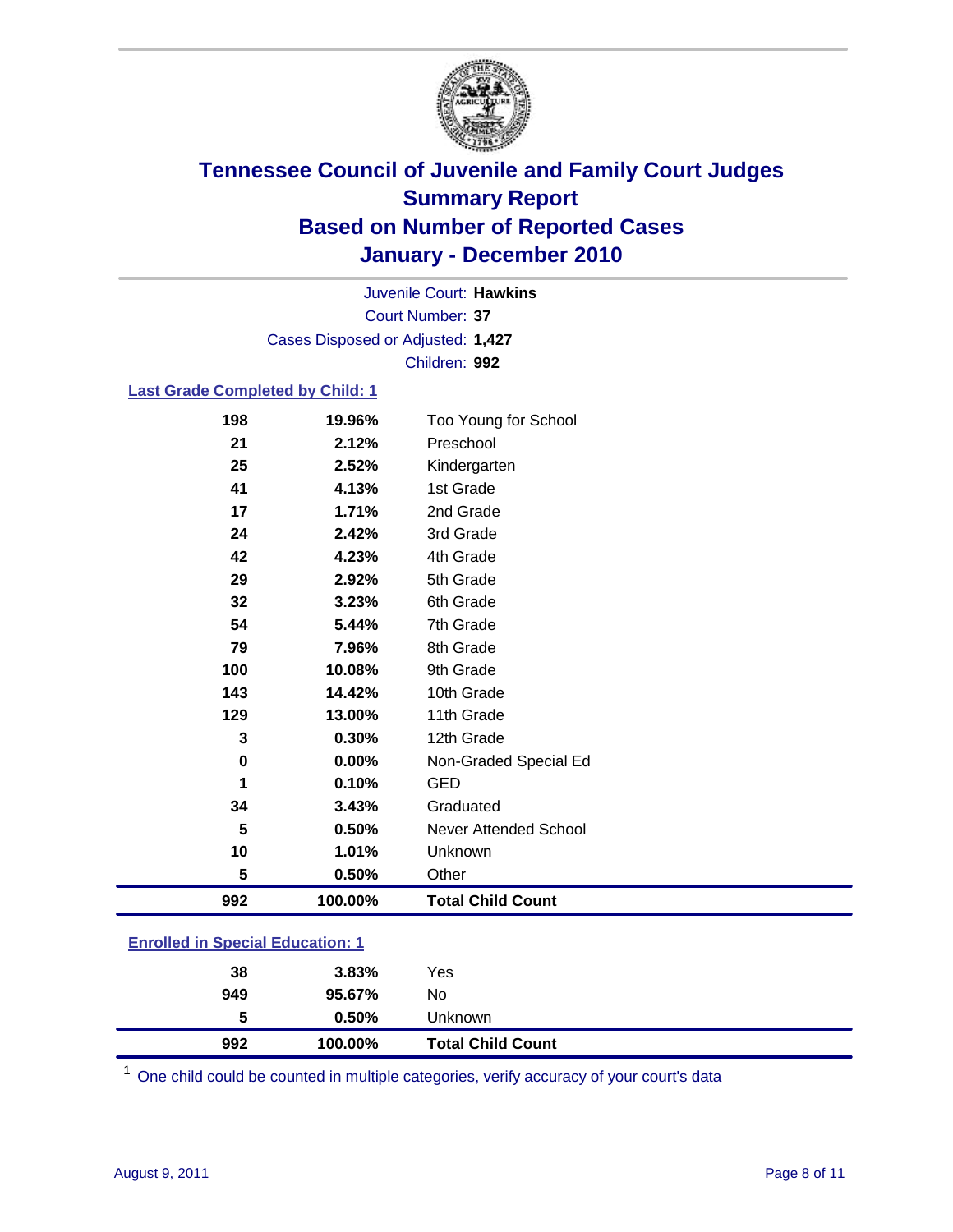

|                              | Juvenile Court: Hawkins           |                           |  |  |
|------------------------------|-----------------------------------|---------------------------|--|--|
| Court Number: 37             |                                   |                           |  |  |
|                              | Cases Disposed or Adjusted: 1,427 |                           |  |  |
|                              | Children: 992                     |                           |  |  |
| <b>Action Executed By: 1</b> |                                   |                           |  |  |
| 1,417                        | 81.06%                            | Judge                     |  |  |
| 1                            | 0.06%                             | Magistrate                |  |  |
| 327                          | 18.71%                            | <b>YSO</b>                |  |  |
| 3                            | 0.17%                             | Other                     |  |  |
| 0                            | 0.00%                             | Unknown                   |  |  |
| 1,748                        | 100.00%                           | <b>Total Action Count</b> |  |  |

### **Formal / Informal Actions: 1**

| 30           | 1.72%    | Dismissed                                        |
|--------------|----------|--------------------------------------------------|
| 0            | $0.00\%$ | Retired / Nolle Prosequi                         |
| 391          | 22.37%   | <b>Complaint Substantiated Delinquent</b>        |
| 38           | 2.17%    | <b>Complaint Substantiated Status Offender</b>   |
| 4            | 0.23%    | <b>Complaint Substantiated Dependent/Neglect</b> |
| 0            | $0.00\%$ | <b>Complaint Substantiated Abused</b>            |
| 0            | $0.00\%$ | <b>Complaint Substantiated Mentally III</b>      |
| 320          | 18.31%   | Informal Adjustment                              |
| 81           | 4.63%    | <b>Pretrial Diversion</b>                        |
| 0            | $0.00\%$ | <b>Transfer to Adult Court Hearing</b>           |
| 0            | $0.00\%$ | Charges Cleared by Transfer to Adult Court       |
| 864          | 49.43%   | <b>Special Proceeding</b>                        |
| 0            | $0.00\%$ | <b>Review Concluded</b>                          |
| $\mathbf{2}$ | 0.11%    | Case Held Open                                   |
| 18           | 1.03%    | Other                                            |
| 0            | $0.00\%$ | <b>Unknown</b>                                   |
| 1,748        | 100.00%  | <b>Total Action Count</b>                        |

<sup>1</sup> If different than number of Referral Reasons (1748), verify accuracy of your court's data.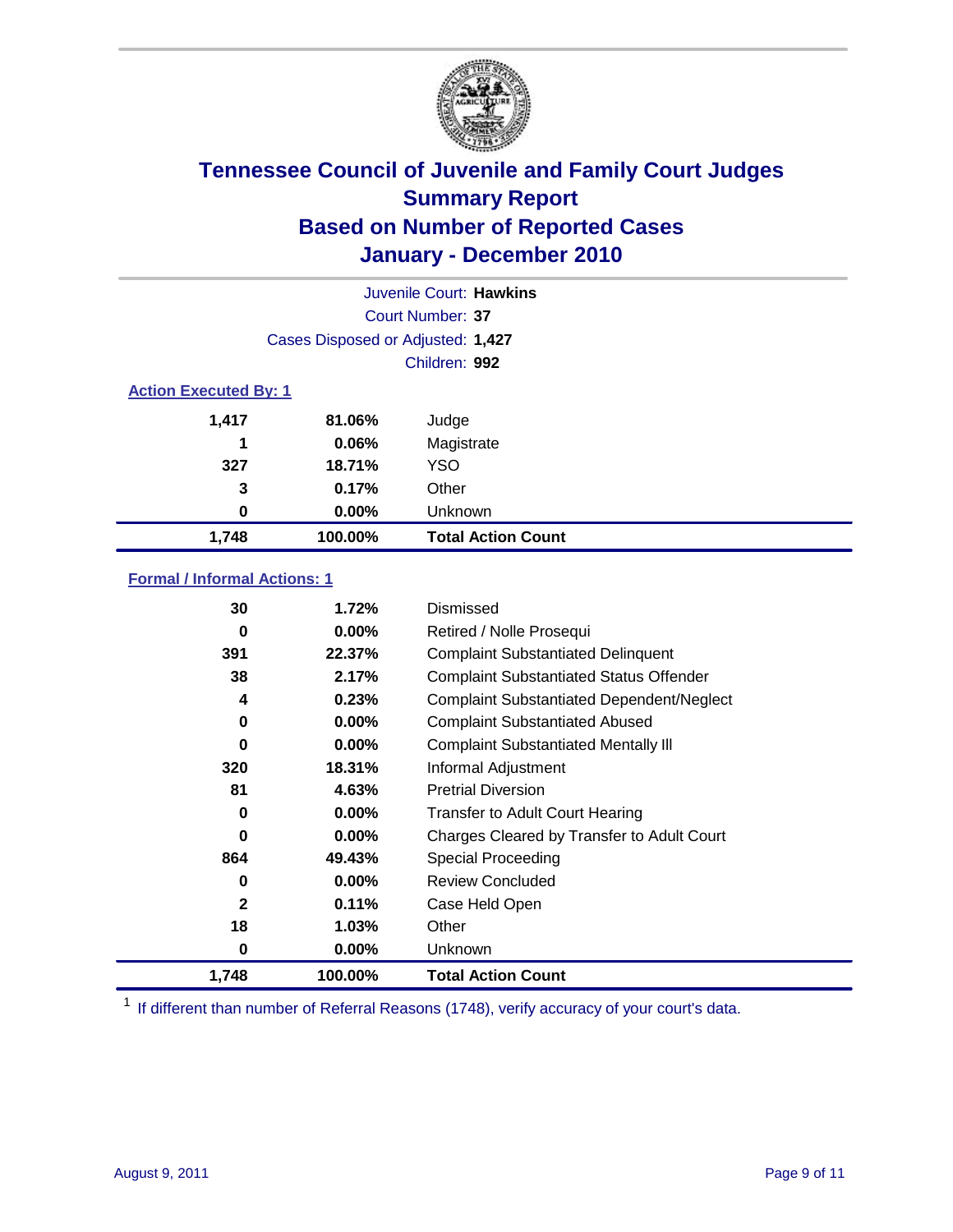

|                       |                                                       | Juvenile Court: Hawkins                              |  |
|-----------------------|-------------------------------------------------------|------------------------------------------------------|--|
|                       |                                                       | <b>Court Number: 37</b>                              |  |
|                       | Cases Disposed or Adjusted: 1,427                     |                                                      |  |
|                       |                                                       | Children: 992                                        |  |
| <b>Case Outcomes:</b> | There can be multiple outcomes for one child or case. |                                                      |  |
| 61                    | 2.25%                                                 | <b>Case Dismissed</b>                                |  |
| 0                     | 0.00%                                                 | Case Retired or Nolle Prosequi                       |  |
| 31                    | 1.14%                                                 | Warned / Counseled                                   |  |
| 25                    | 0.92%                                                 | <b>Held Open For Review</b>                          |  |
| 8                     | 0.29%                                                 | Supervision / Probation to Juvenile Court            |  |
| 1                     | 0.04%                                                 | <b>Probation to Parents</b>                          |  |
| 1                     | 0.04%                                                 | Referral to Another Entity for Supervision / Service |  |
| 28                    | 1.03%                                                 | Referred for Mental Health Counseling                |  |
| 11                    | 0.41%                                                 | Referred for Alcohol and Drug Counseling             |  |
| 0                     | 0.00%                                                 | <b>Referred to Alternative School</b>                |  |
| 0                     | 0.00%                                                 | Referred to Private Child Agency                     |  |
| 111                   | 4.09%                                                 | Referred to Defensive Driving School                 |  |
| 0                     | 0.00%                                                 | Referred to Alcohol Safety School                    |  |
| 10                    | 0.37%                                                 | Referred to Juvenile Court Education-Based Program   |  |
| 4                     | 0.15%                                                 | Driver's License Held Informally                     |  |
| 0                     | 0.00%                                                 | <b>Voluntary Placement with DMHMR</b>                |  |
| 0                     | 0.00%                                                 | <b>Private Mental Health Placement</b>               |  |
| 0                     | 0.00%                                                 | <b>Private MR Placement</b>                          |  |
| 0                     | 0.00%                                                 | Placement with City/County Agency/Facility           |  |
| 3                     | 0.11%                                                 | Placement with Relative / Other Individual           |  |
| 314                   | 11.57%                                                | Fine                                                 |  |
| 290                   | 10.68%                                                | <b>Public Service</b>                                |  |
| 31                    | 1.14%                                                 | Restitution                                          |  |
| 0                     | 0.00%                                                 | <b>Runaway Returned</b>                              |  |
| 98                    | 3.61%                                                 | No Contact Order                                     |  |
| 0                     | 0.00%                                                 | Injunction Other than No Contact Order               |  |
| 0                     | 0.00%                                                 | <b>House Arrest</b>                                  |  |
| 0                     | 0.00%                                                 | <b>Court Defined Curfew</b>                          |  |
| 0                     | 0.00%                                                 | Dismissed from Informal Adjustment                   |  |
| 0                     | 0.00%                                                 | <b>Dismissed from Pretrial Diversion</b>             |  |
| 0                     | 0.00%                                                 | Released from Probation                              |  |
| 2                     | 0.07%                                                 | <b>Transferred to Adult Court</b>                    |  |
| 0                     | 0.00%                                                 | <b>DMHMR Involuntary Commitment</b>                  |  |